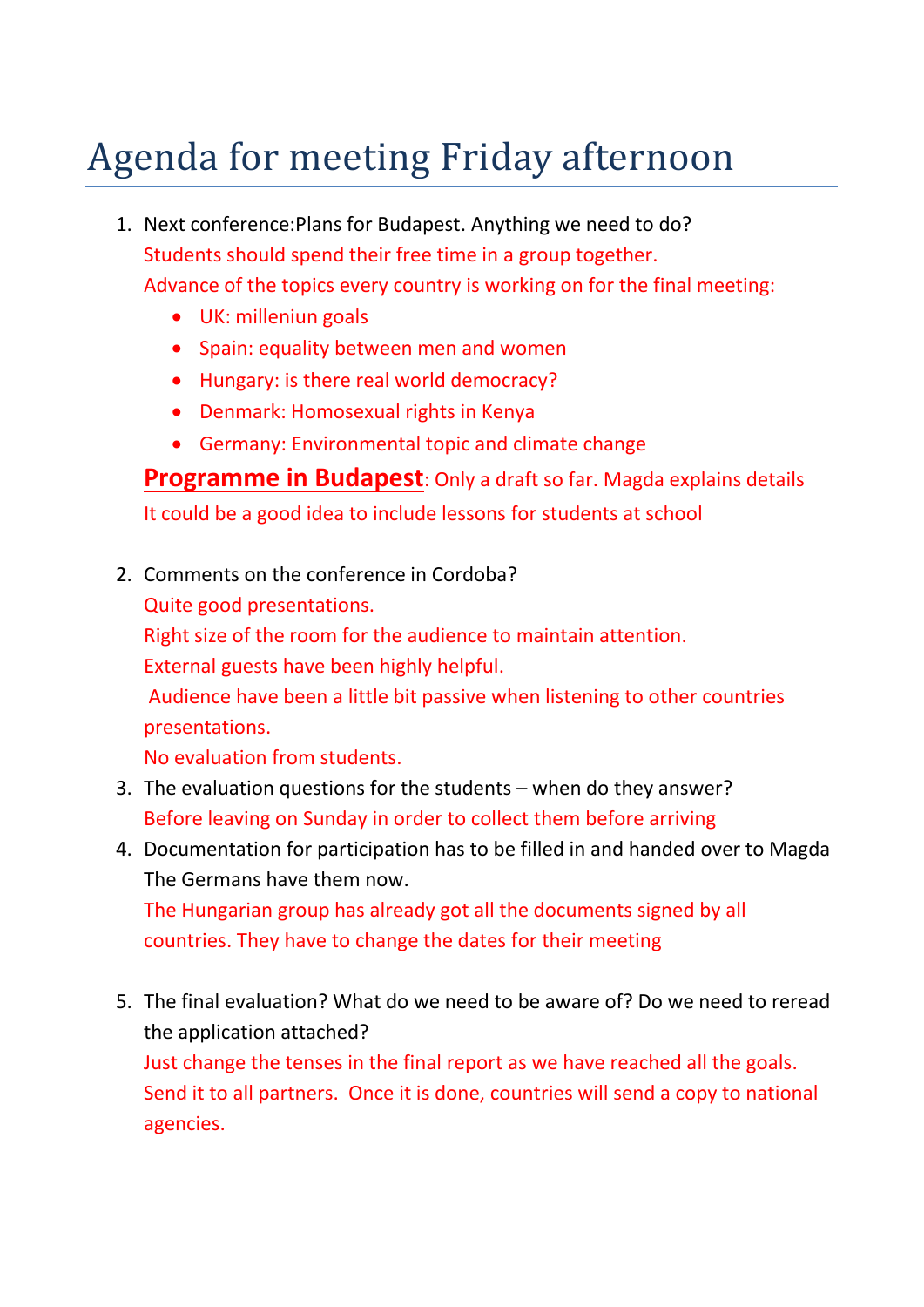- 6. The Comenius page on [www.dronninglundgymnasium.dk.](http://www.dronninglundgymnasium.dk/) Links from Berlin, Cordoba and eventually Budapest need to be added The Germans should check the documents and the British presentation, as well of providing a version in English Spaniards should upload all documents and pictures from the conference when possible
- 7. Individual worries.
	- a. How much do we have to pay the Spanish for the extra teacher? Done
	- b. Other?. Hotel doubts about the invoices
- 8. Plan for future partnerships? Who is interested? Will we have to change the fundamental set-up? Next time around…. Advice for future partnerships? Esther Martínez informs the group about how Erasmus+ works Get information about Erasmus+ for next meeting in Budapest
- 9. AOB (any other business  $\circledcirc$ ) Lunch on Saturday? All agreed not to. Free time after visit to Medina Azahara

## Extracts from the application:

Objectives:

1) We want young people to understand how democracy works on different levels in society.

2) We want to encourage young people to take an active and innovative part in decision-making in order to make them realise that they make a difference and that their voice can be heard as active European citizens.

3) We want to supply the students with tools (including ICT tools) that enable them to develop creative and innovative thinking and problem-solving strategies in order to prepare them for future employment.

4) We want to improve students' modern foreign language skills: firstly, by using English as a working language and secondly by teaching the national languages involved to all students with the use of ICT.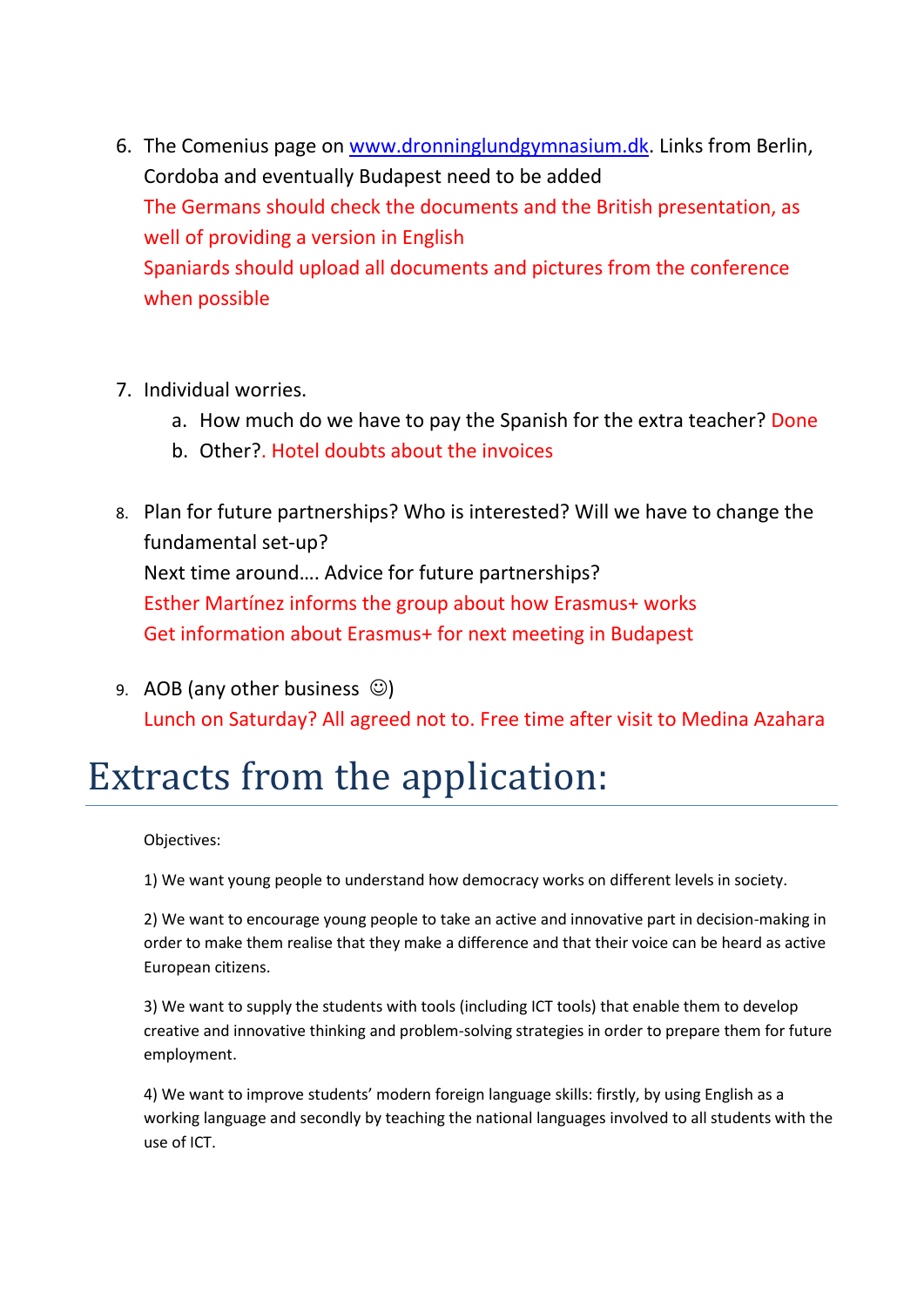5) We want to develop the students' communicative, social, and personal skills through interaction with other young Europeans. In this way we hope to open the students' minds to the diversity of European cultures and languages and enable future mobility.

Strategy and approach:

(See attached document about KIE-model)

Our strategy is to develop the students' innovative competences. We will organise innovative workshops where the students are being led through various creative phases leading up to an action plan (entrepreneurship).

Over a two-year period the students will meet at five "Comenius Conferences" one at each school, each lasting three days (four nights). The students will have to present their action plan to the other groups and discuss the advantages and disadvantages of each plan. Every conference will have a specific focus: school democracy, local democracy, national democracy, European democracy and international democracy. The different groups of students, depending on their own interests, will be free to decide what to concentrate on. These topics might relate to equal opportunities when it comes to age representation, gender, sex, ethnicity, race, religion and disability.

The students will have to communicate in English, orally and in writing. During the two-year period, students will be introduced to various communicative strategies to enable them to take part in debates in English. Furthermore, for the benefit of the other students each nationality will produce teaching materials with the use of ICT in their own native language.

In order to develop the students' personal and social skills they will be accommodated by host families, which will enable them to adapt to other cultural standards and to reflect on their own.

The students will gain an overall insight into the democratic systems of their own and the other participating European countries.

By evaluating the other groups' presentations and action plans, the students will offer and receive a new perspective on the solutions they have chosen. This will broaden the students' views on their own and the other European countries.

The project will also develop the students' debating and intercultural communicative competences, because they have to try out the strength of their arguments in discussions with other young Europeans. The fact that these discussions will take place in English will offer the students an opportunity to develop their foreign language skills.

One of the prerequisites of taking part in European democratic processes is understanding the local and national democratic systems. In the same way knowledge about the European Union is a stepping stone to international interest and involvement. Having met other young Europeans face to face, will motivate the students to take action in political affairs.